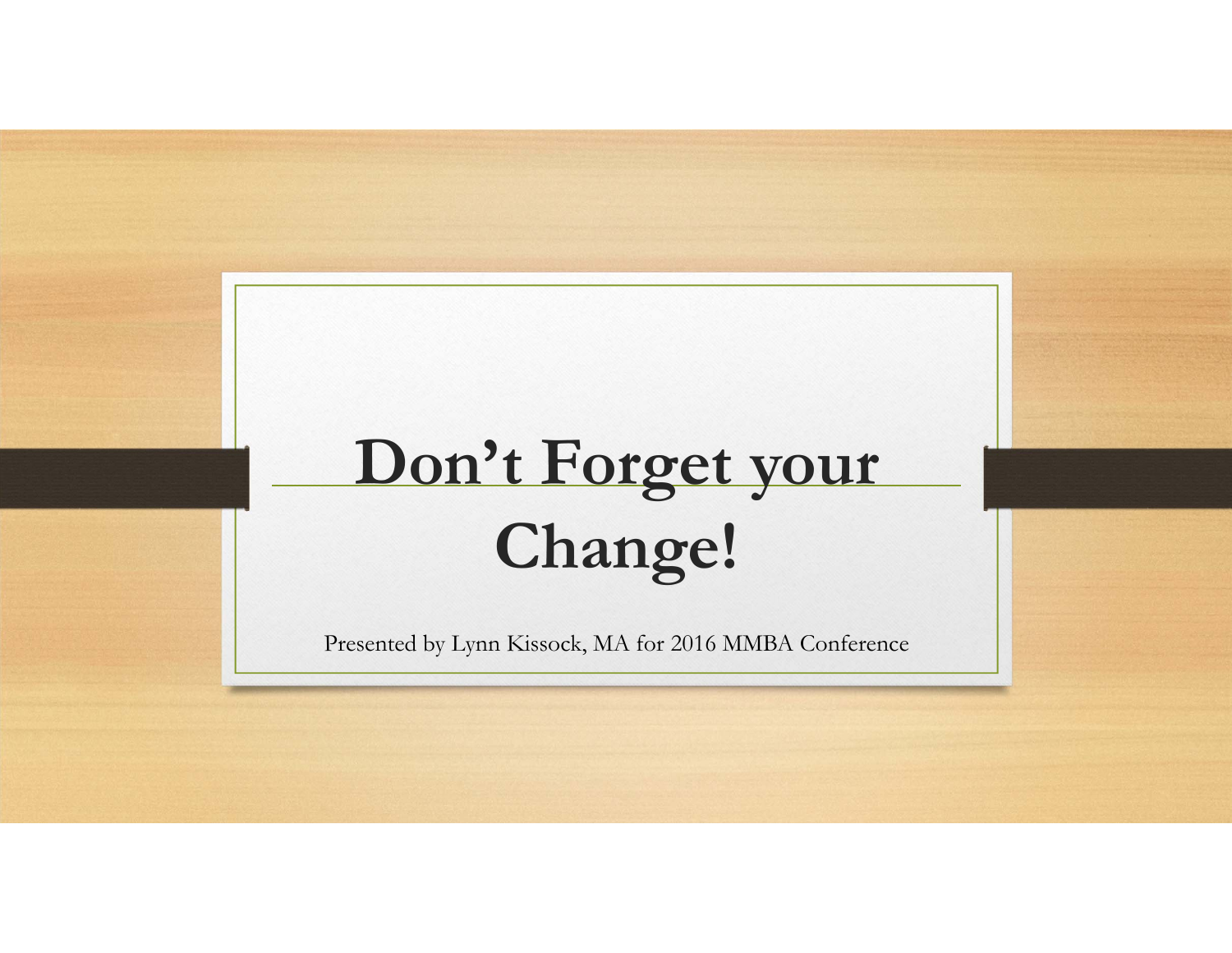#### **So, what is Change Management?**

*The set of tools, processes, skills and principles for managing the people side of change*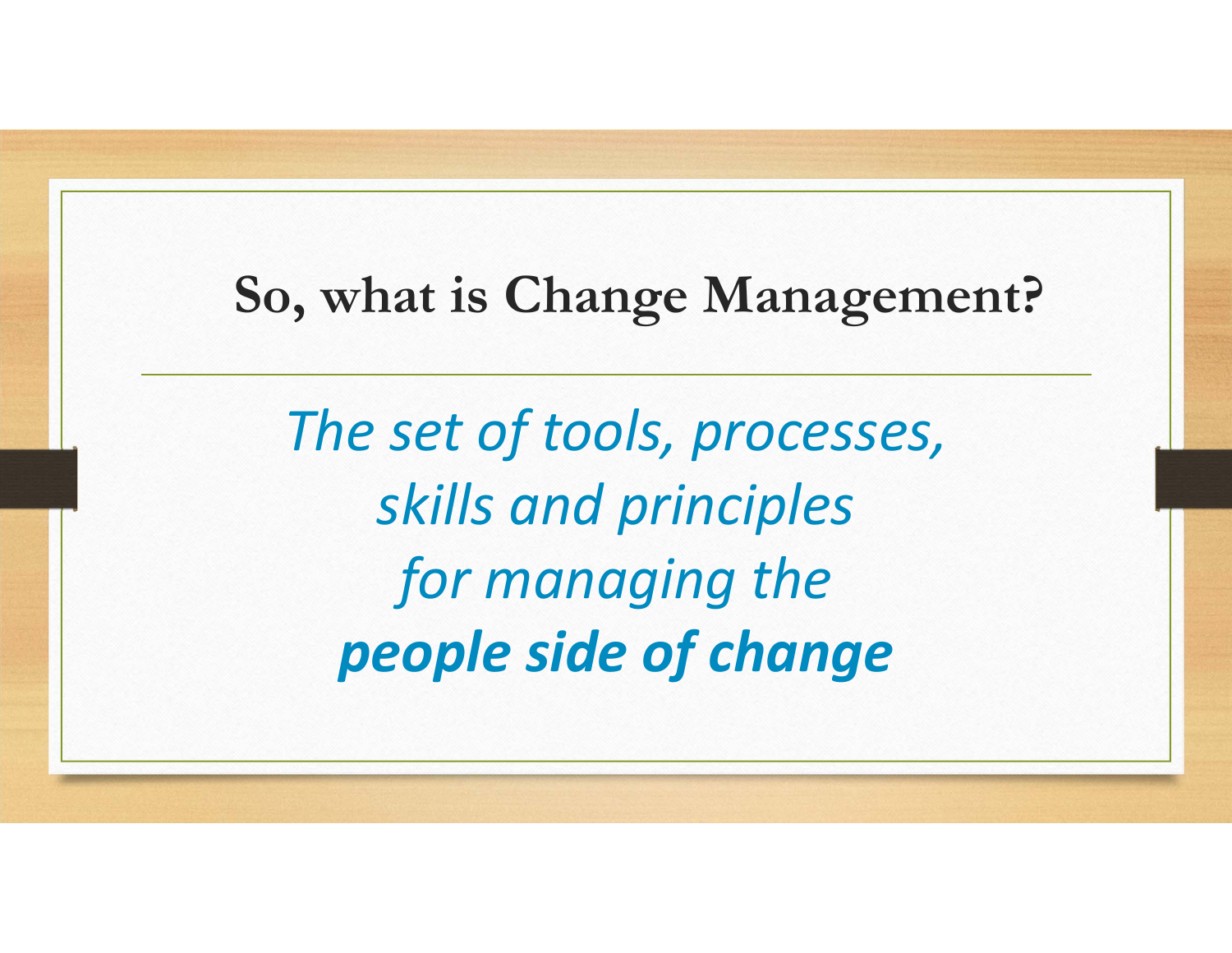### **Change Personalities**

- **Negative Nellie** -views change as negative. Says "they are doing it to us again.'
- **Worry Wanda** -worries about how the change will affect her job or abilities.
- • **Suspicious Sam** -is suspicious of negative impact from the change. Seeks "hidden agendas."



- **Information Ike** -asks tough questions, needs to know all details.
- **Merry Mary** -actually likes change and likes to talk about successful changes
- **Planful Paula** -already has a plan and needs to know how this will affect her planning.
- **Caring Carlos** –wonders how others will respond to the change: the team care-taker.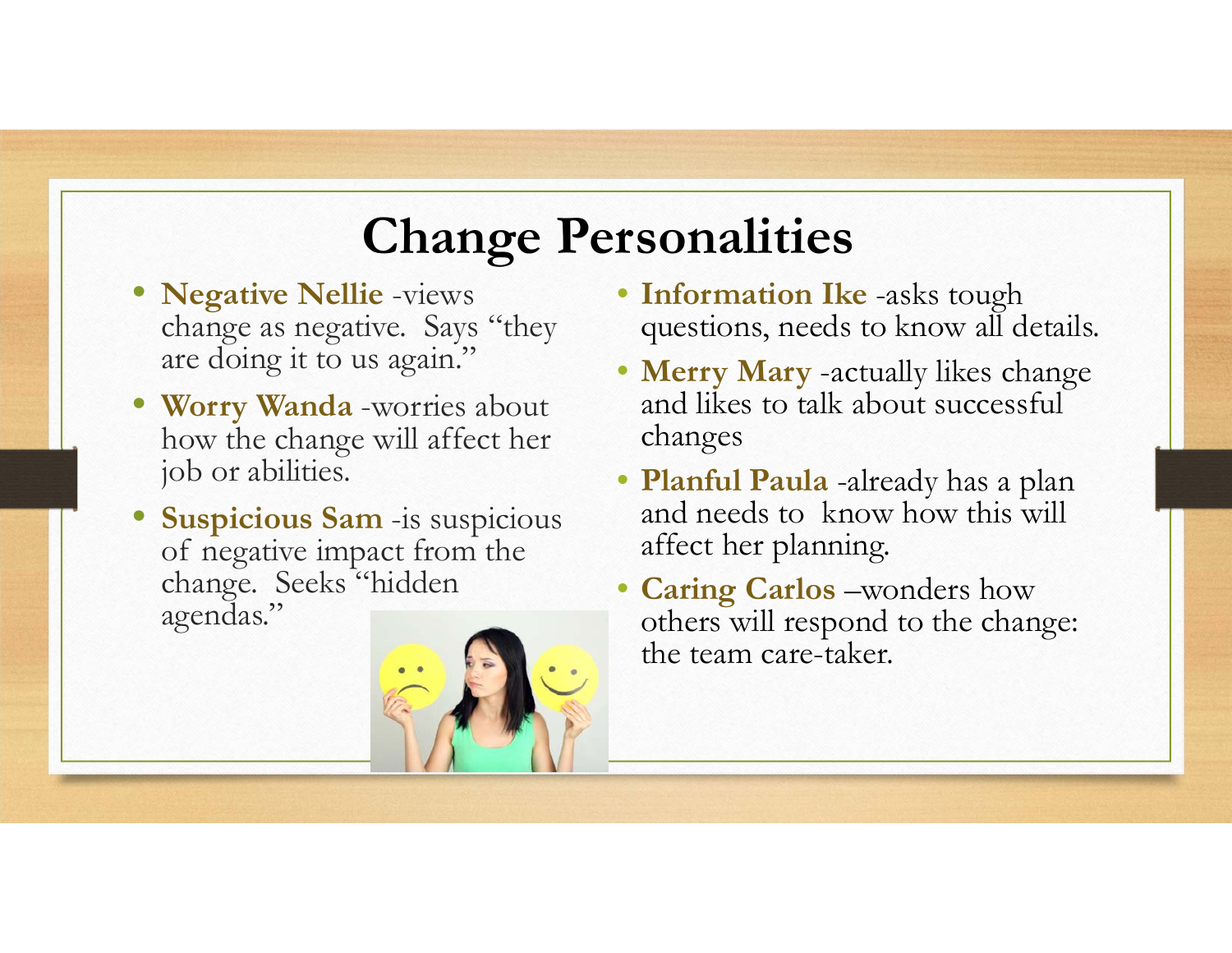### **What Changes Happen in this Industry?**

- Staffing
- Trends
- Technology
- Council and Mayoral Leadership / expectations
- Culture and expectations of the community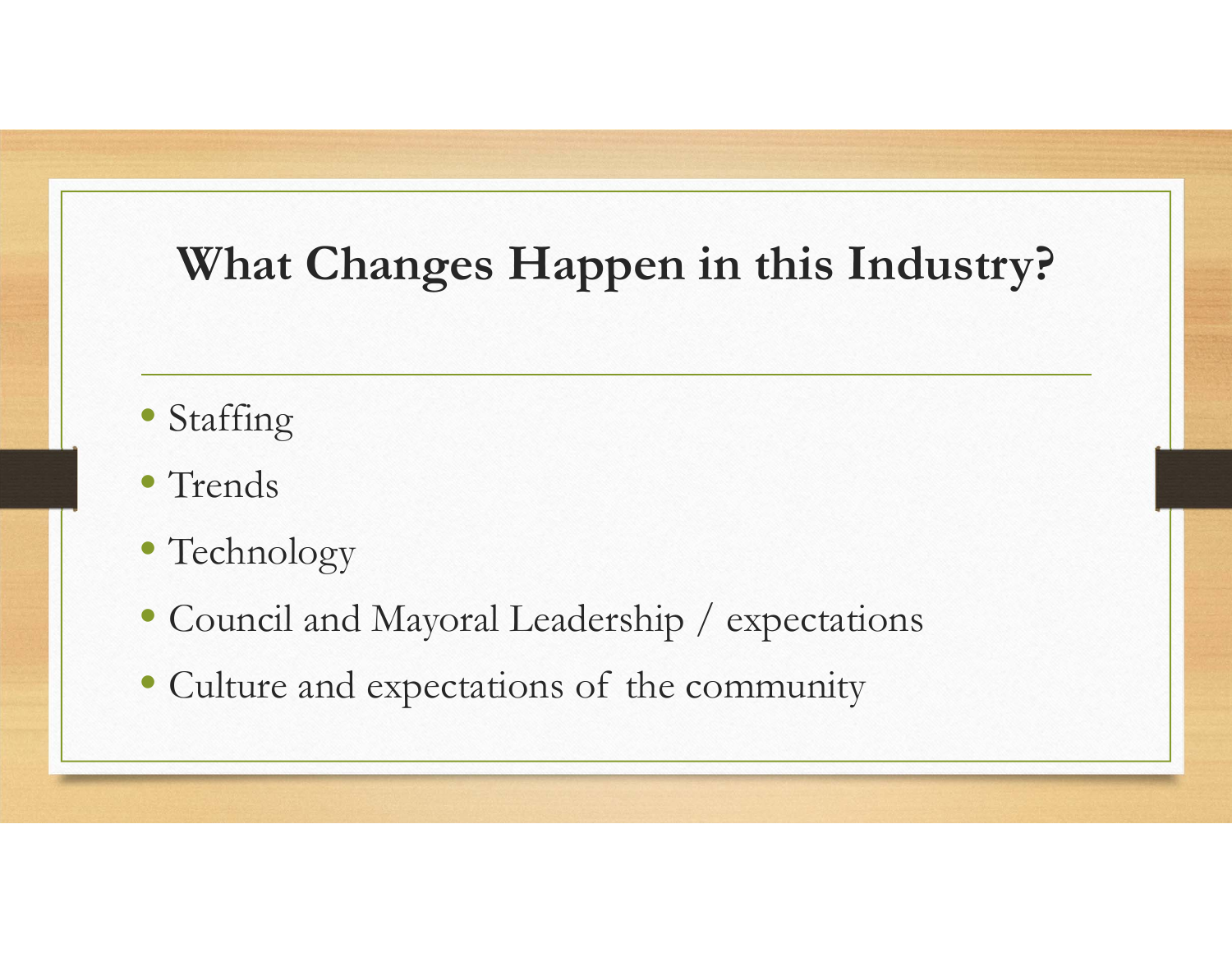### **Staffing**

#### • Turnover



- Age / Generational work ethic
- Ability to adapt to economic forces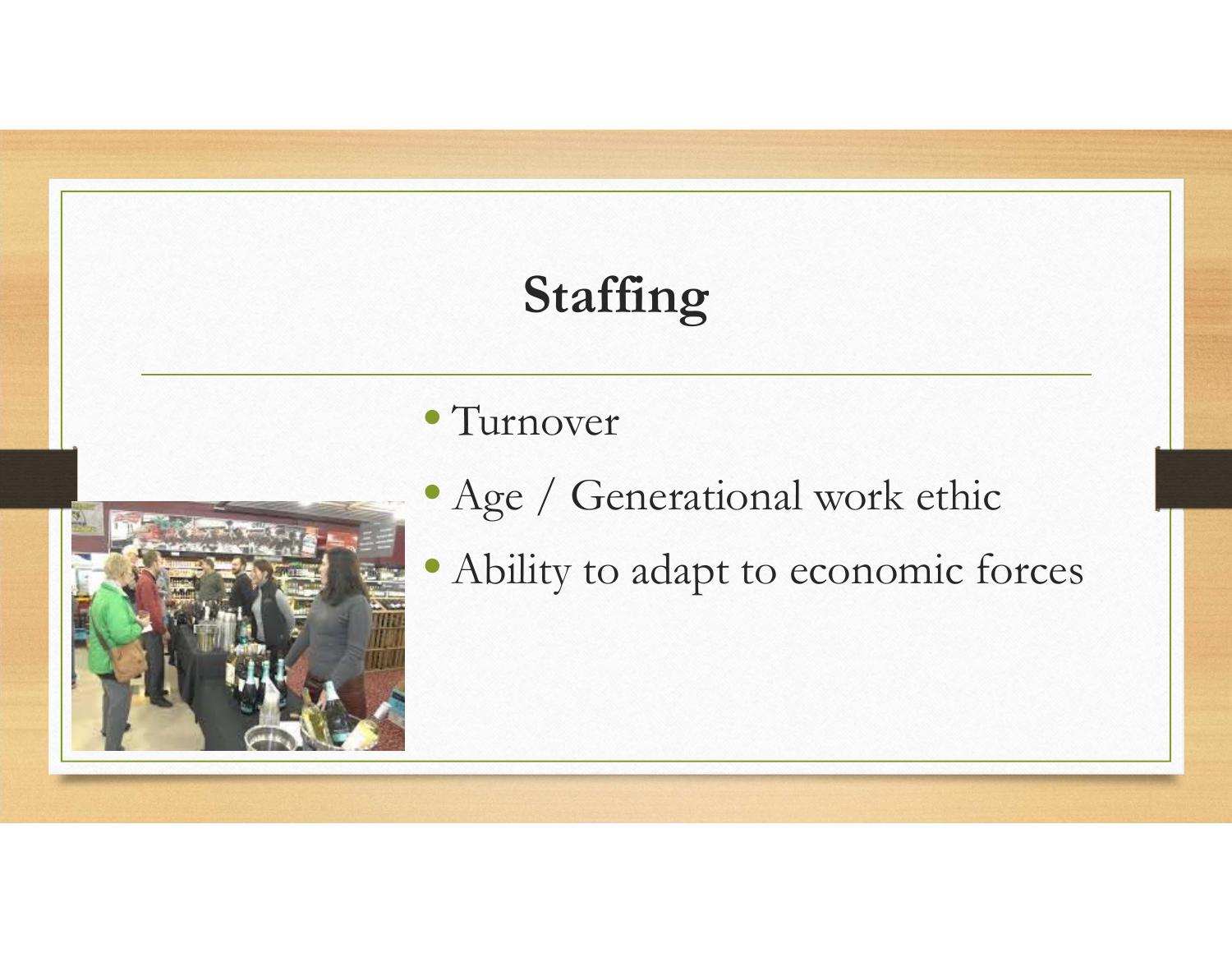### **Trends**

- •Past 10 15 years
- •Know your customers
- Attract new customers

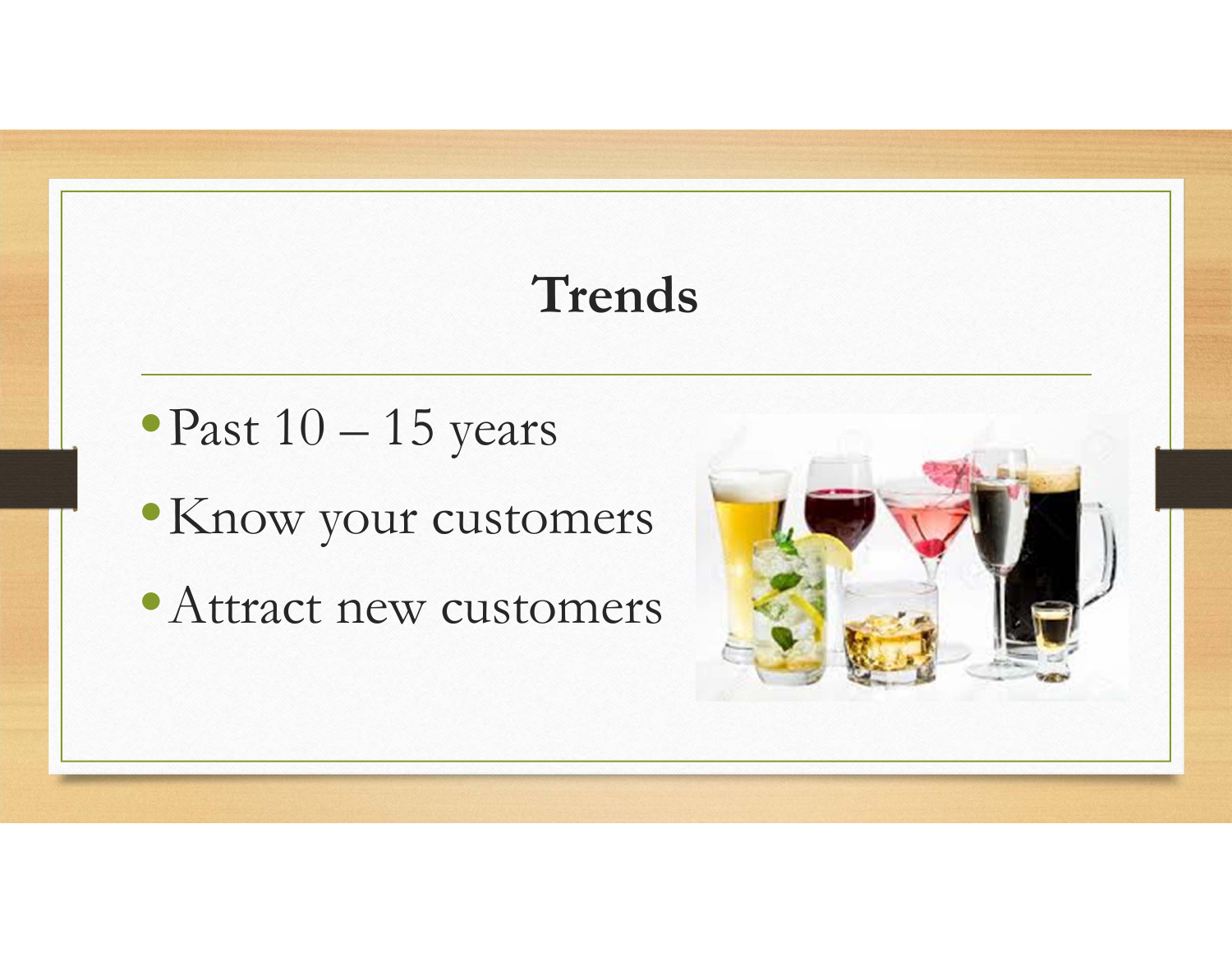## **Technology**

- •New POS systems
- •Inventory systems
- •Communication expectations email, Facebook marketing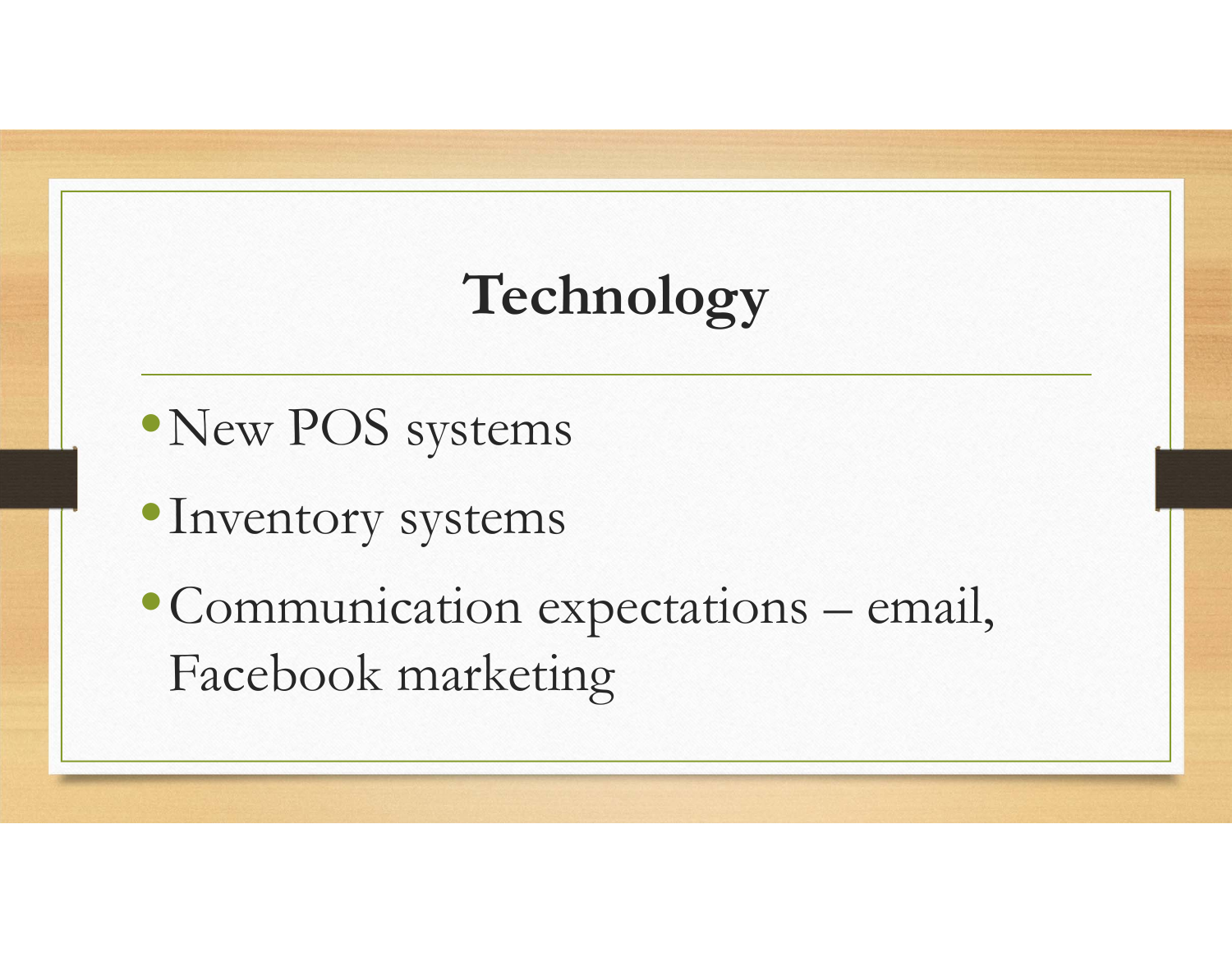### **Council & Mayoral Expectations**

- Every 2-4 years potential changes in expectations
- May have more or less impact
- How to set the expectations from the perspective of the store (manage up)

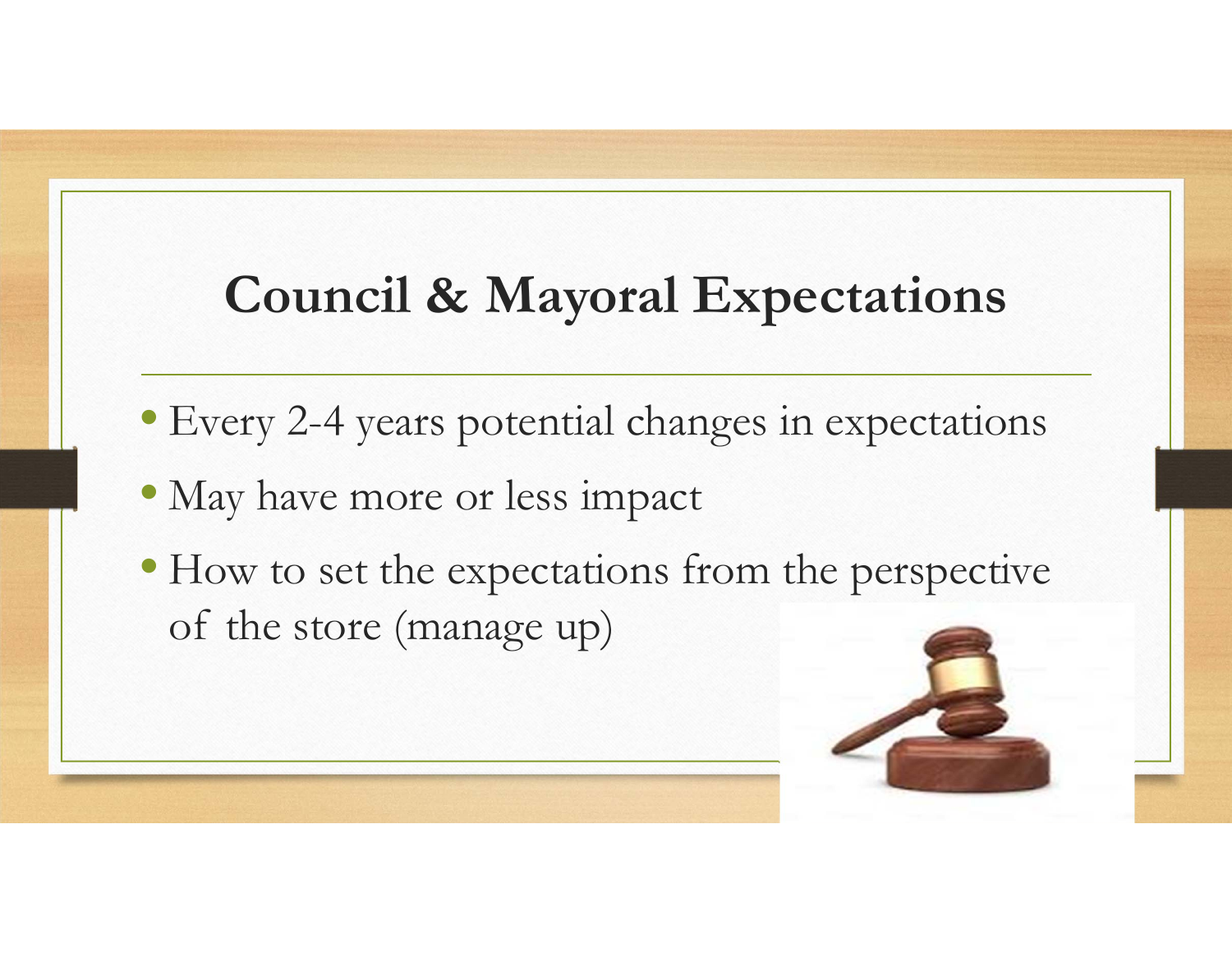### **Culture Changes**

- Demographics of the community
- •Economic changes
- Transient sales
- Seasonal shoppers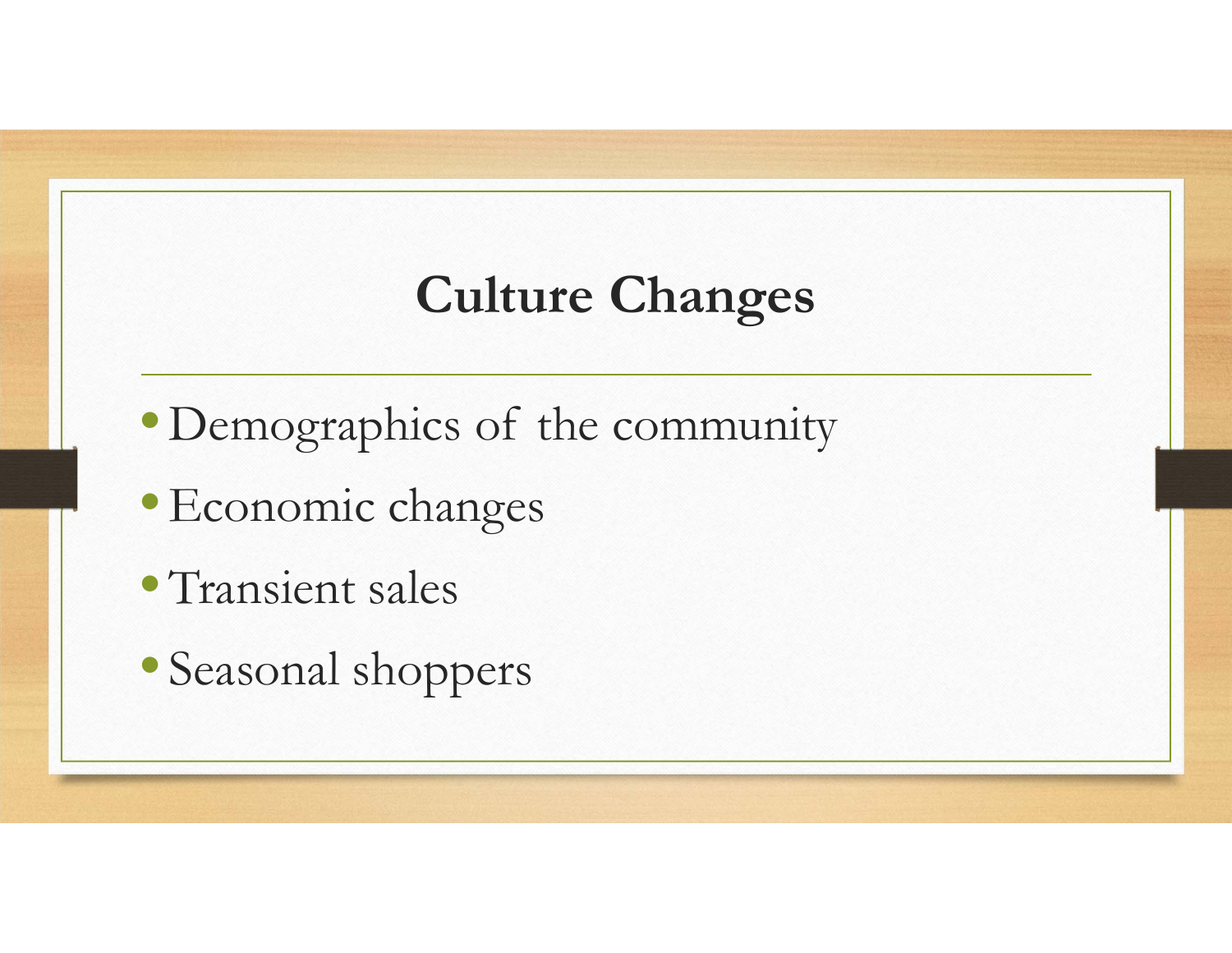#### **Need to Manage Reaction to the Changes**

- •Staff understanding and perception
- •Community understanding
- •Council and Mayoral changes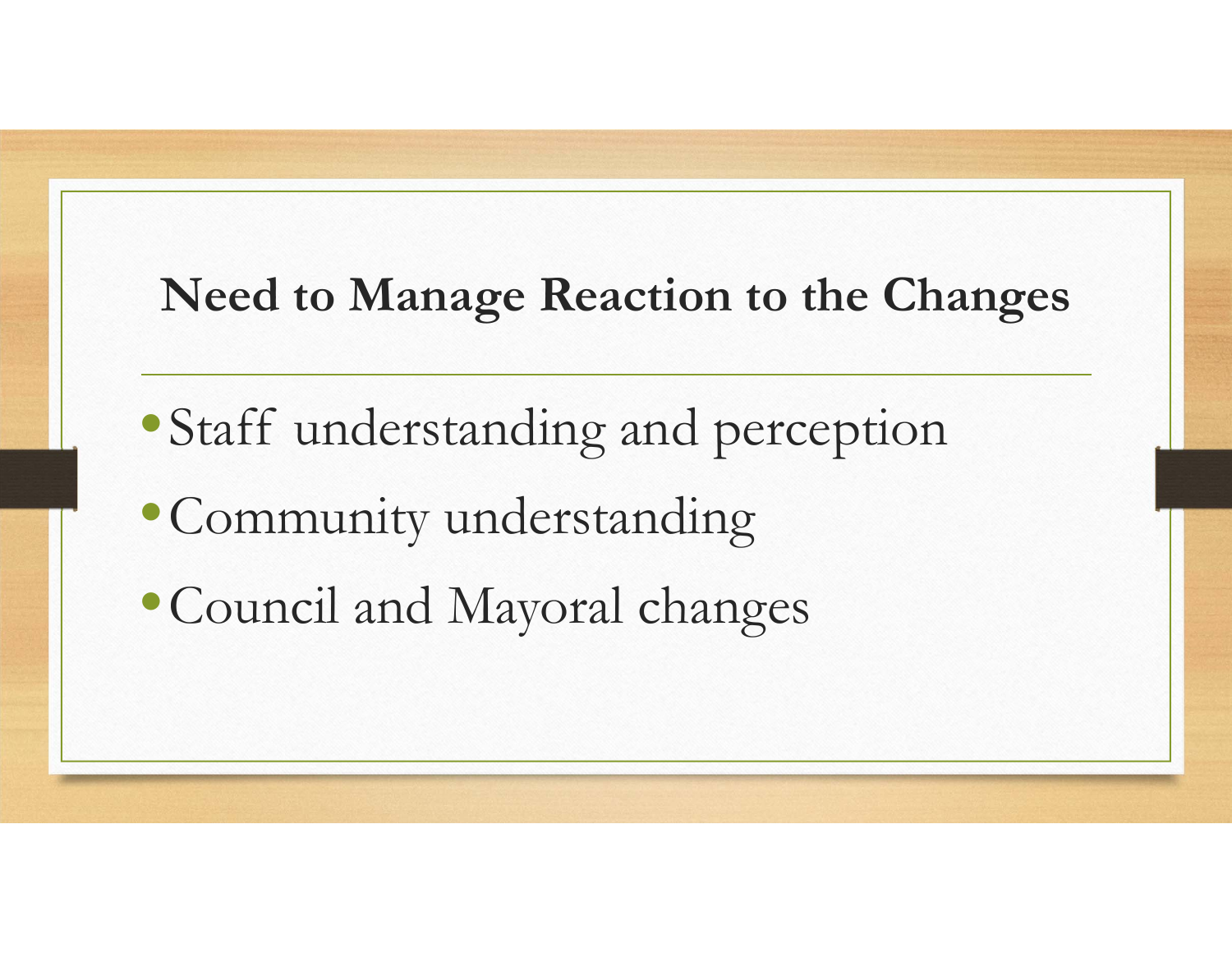### **Change Coaching Tools**





- D- Desire
- K- Knowledge



- <sup>《 、</sup> 、 Ability
	- R- Reinforcement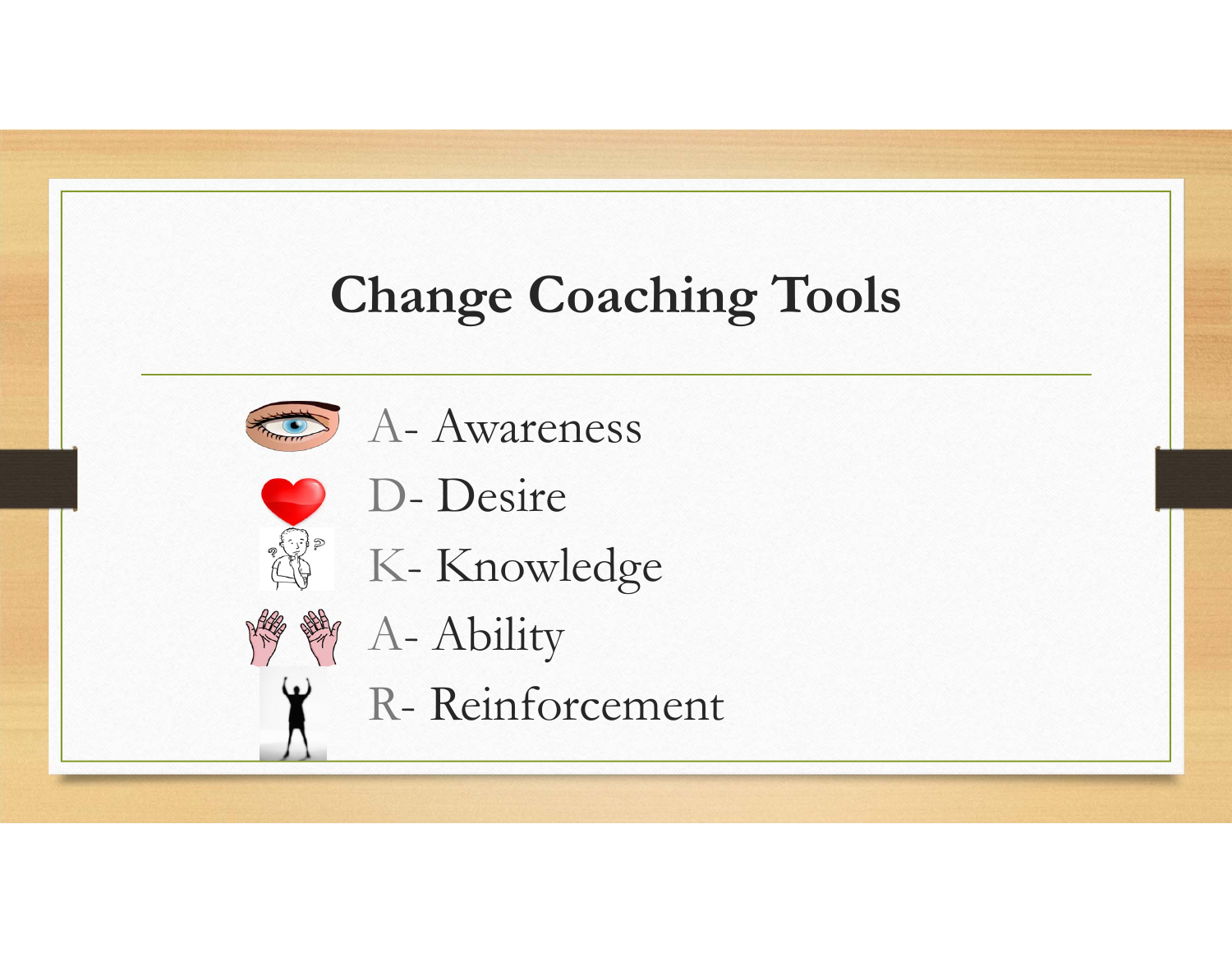### **Communication Tools**

- Need to hear messages 3-5 times from multiple sources
- Get ahead of rumor
- Conversations with Council and Mayor
- Marketing in the community
	- Email
	- $\bullet$ Facebook



**Communication Skills**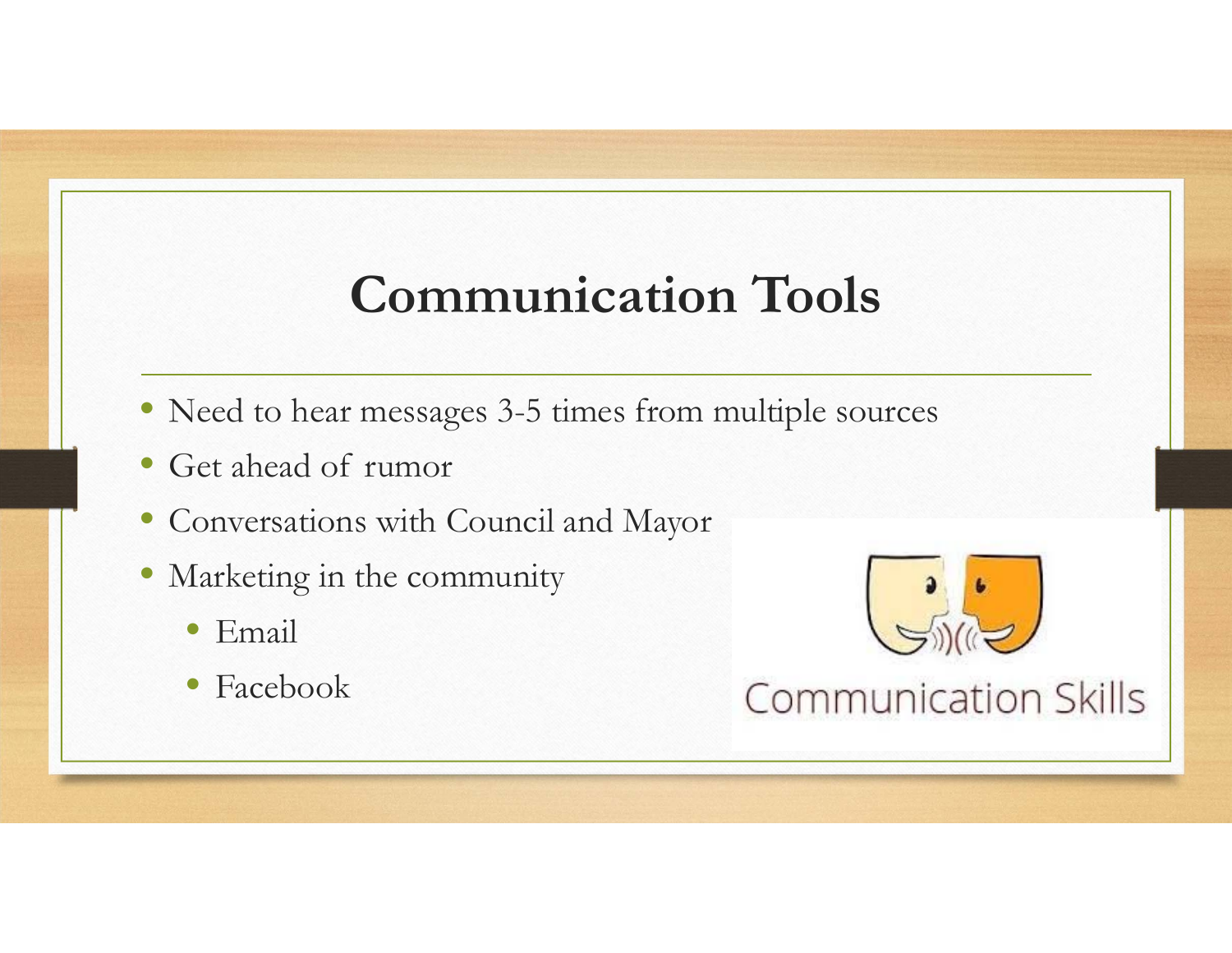### **Influence Vs. Reaction**

- Be prepared with facts, not feelings
- Acknowledge how staff processes change
- •Involve staff in decisions
- WIIFM